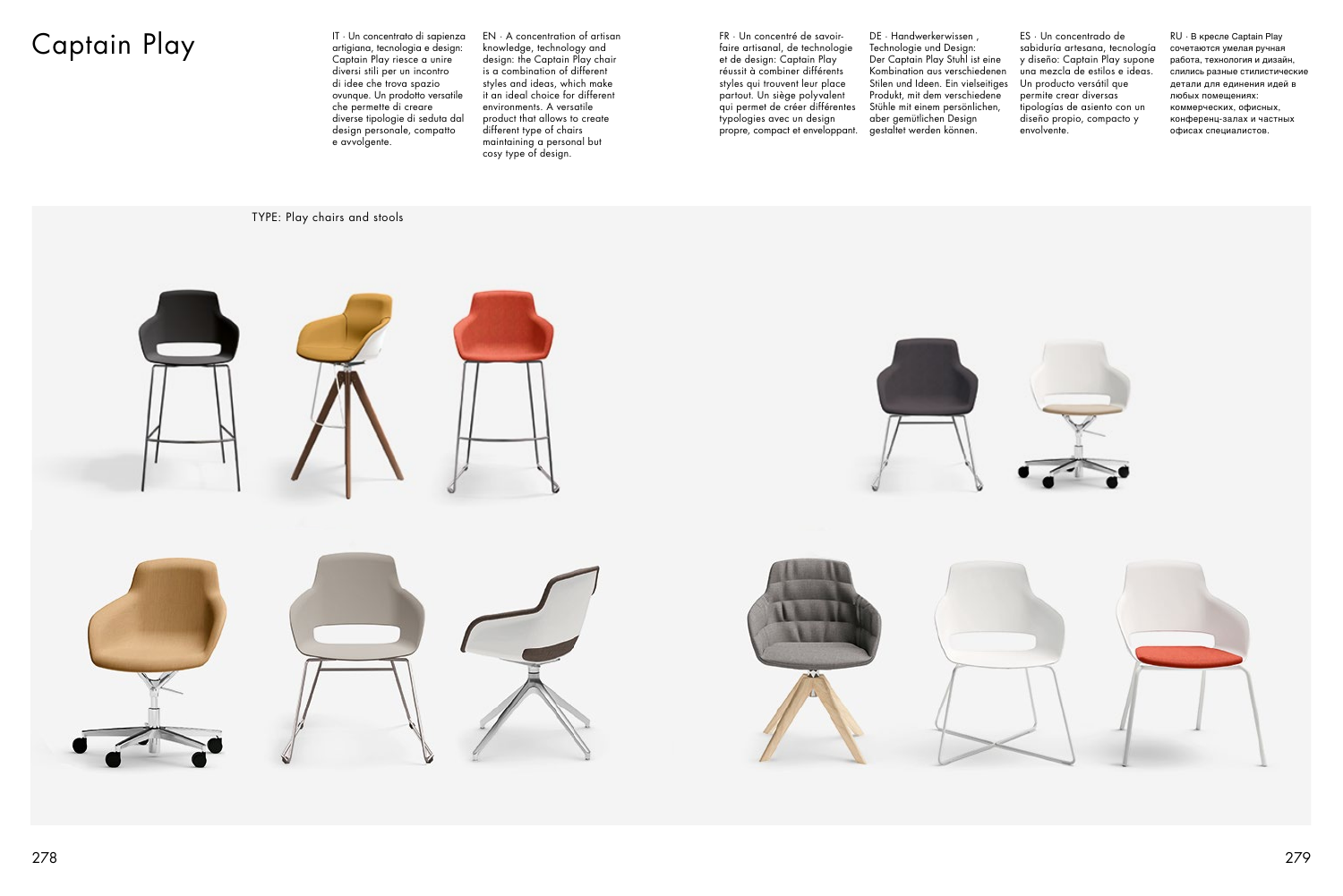molteplici tipologie di basi non c'è praticamente limite alle soluzioni ottenibili. Giocando con un'ampia selezione di colori, rivestimenti e accessori, Captain Play risolve qualsiasi esigenza in casa, nel contract, in ufficio, negli ambienti collettivi e negli spazi outdoor.

EN · Combining the shell with the several available basis, it is possible to obtain a variety of items. Playing with a wide selection of colors, coatings and accessories, Captain Play turns into an ideal solution for every environment: at home, in the contract, in the office, in public areas, outdoors.



FR · Il est possible de combiner l'assise à différents types de pieds offrant ainsi des solutions pratiquement illimitées. Jouant avec un large choix de couleurs, revêtements et accessoires, Captain Play réponds à tous les besoins de la maison, du bureau, des espaces informels, publics et extérieurs.

DE · Kombiniert man die Schale mit den verschiedenen verfügbaren Grundlagen, ist es möglich, eine Vielzahl von Artikeln zu erhalten. Captain Play spielt mit einer großen Auswahl an Farben, Beschichtungen und Zubehör und wird zu einer idealen Lösung für jede Umgebung.

ES · La combinación con las diferentes bases permite crear una infinidad de resultados. La amplia selección de colores, tapizados y accesorios de Captain Play permite cubrir cualquier necesidad en casa, en la oficina, en espacios públicos y en exteriores.

RU · Комбинируя корпус с несколькими типами оснований, практически нет предела получаемым решениям. Играя с широким выбором цветов, покрытий и аксессуаров, Captain Play решает любые задачи дома, на работе, в офисе, в коллективе и на открытом воздухе.